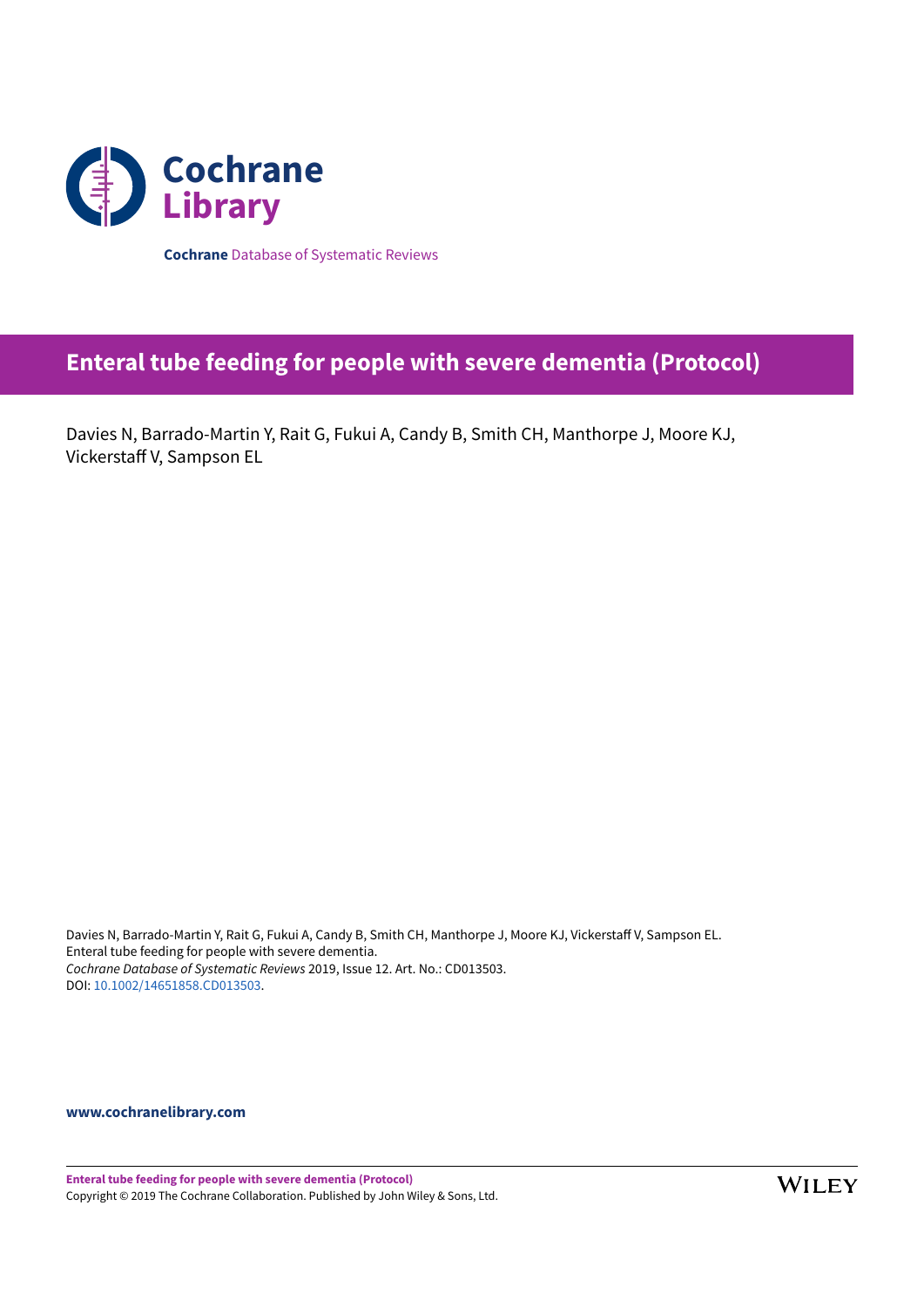

Trusted evidence.<br>Informed decisions.<br>Better health.

# **TABLE OF CONTENTS**

| <b>HFADFR</b>            |    |
|--------------------------|----|
| ABSTRACT                 |    |
| <b>BACKGROUND</b>        |    |
| <b>OBJECTIVES</b>        |    |
| <b>METHODS</b>           |    |
| ACKNOWLEDGEMENTS         |    |
| <b>REFERENCES</b>        | 8  |
| <b>APPENDICES</b>        | 10 |
| CONTRIBUTIONS OF AUTHORS |    |
|                          |    |
| SOURCES OF SUPPORT       |    |
|                          |    |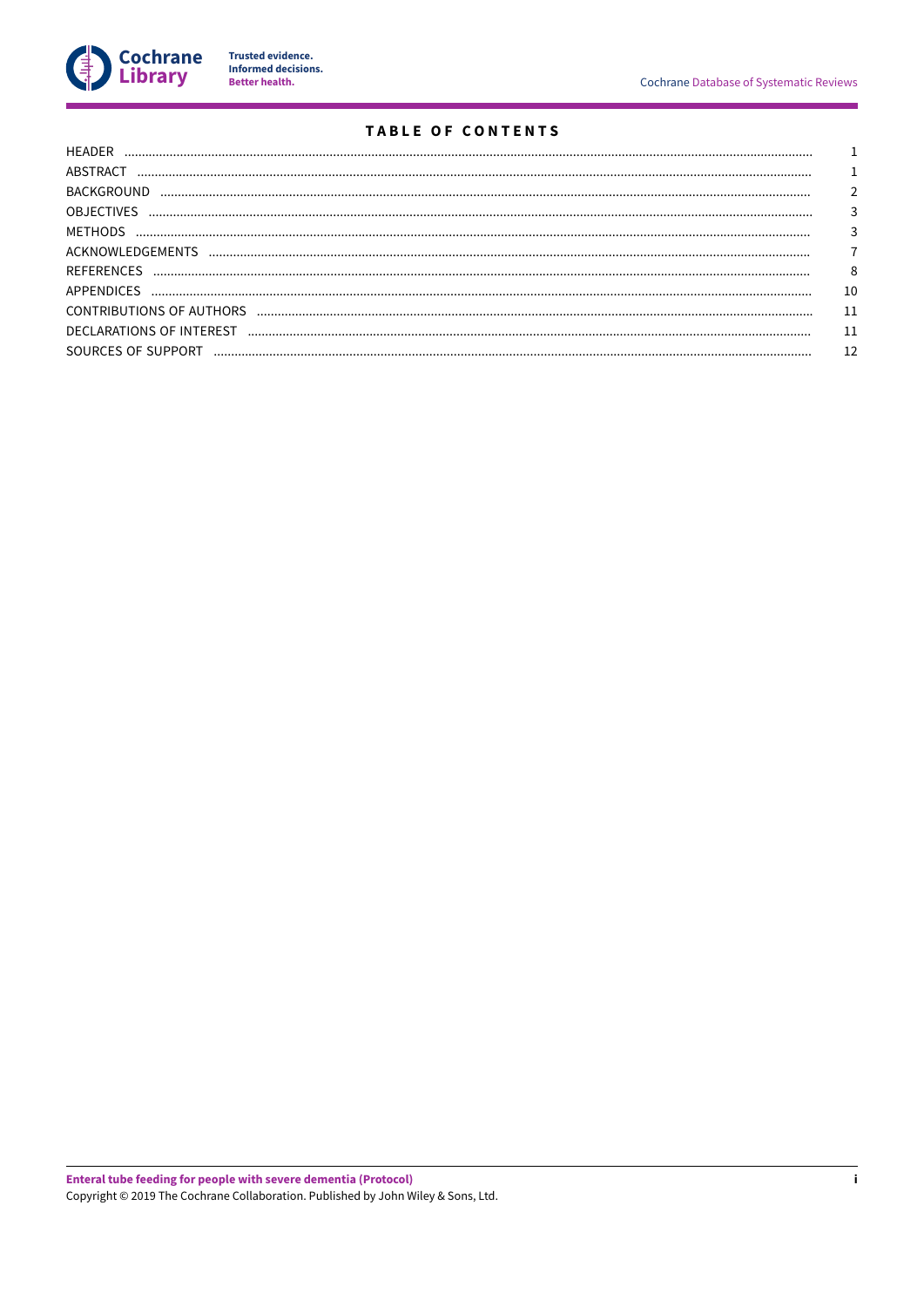

#### <span id="page-2-0"></span>**[Intervention Protocol]**

# **Enteral tube feeding for people with severe dementia**

Nathan Davies<sup>1</sup>, Yolanda Barrado-Martin<sup>1</sup>, Greta Rait<sup>1</sup>, Akiko Fukui<sup>2</sup>, Bridget Candy<sup>3</sup>, Christina H Smith<sup>4</sup>, Jill Manthorpe<sup>5</sup>, Kirsten J Moore<sup>3</sup>, Victoria Vickerstaff<sup>3</sup>, Elizabeth L Sampson<sup>3</sup>

1Centre for Ageing Population Studies, Research Department of Primary Care and Population Health, University College London, London, UK. <sup>2</sup>Medical School, St George's, University of London, London, UK. <sup>3</sup>Marie Curie Palliative Care Research Department, Division of Psychiatry, University College London, London, UK. <sup>4</sup>Division of Psychology and Language Sciences, University College London, London, UK. 5NIHR Health and Social Care Workforce Research Unit, The Policy Institute, King's College London, London, UK

**Contact address:** Elizabeth L Sampson, Marie Curie Palliative Care Research Department, Division of Psychiatry, University College London, 6th Floor, Maple House, 149 Tottenham Court Road, London, W1T 7NF, UK. [e.sampson@ucl.ac.uk](mailto:e.sampson@ucl.ac.uk).

**Editorial group:** Cochrane Dementia and Cognitive Improvement Group **Publication status and date:** New, published in Issue 12, 2019.

Citation: Davies N, Barrado-Martin Y, Rait G, Fukui A, Candy B, Smith CH, Manthorpe J, Moore KJ, Vickerstaff V, Sampson EL. Enteral tube feeding for people with severe dementia. *Cochrane Database of Systematic Reviews* 2019, Issue 12. Art. No.: CD013503. DOI: [10.1002/14651858.CD013503](https://doi.org/10.1002%2F14651858.CD013503).

Copyright © 2019 The Cochrane Collaboration. Published by John Wiley & Sons, Ltd.

# **A B S T R A C T**

<span id="page-2-1"></span>This is a protocol for a Cochrane Review (Intervention). The objectives are as follows:

To evaluate the outcome of enteral tube feeding for people with severe dementia who develop problems with eating and swallowing or whose intake of food and fluid is reduced due to progression of the dementia.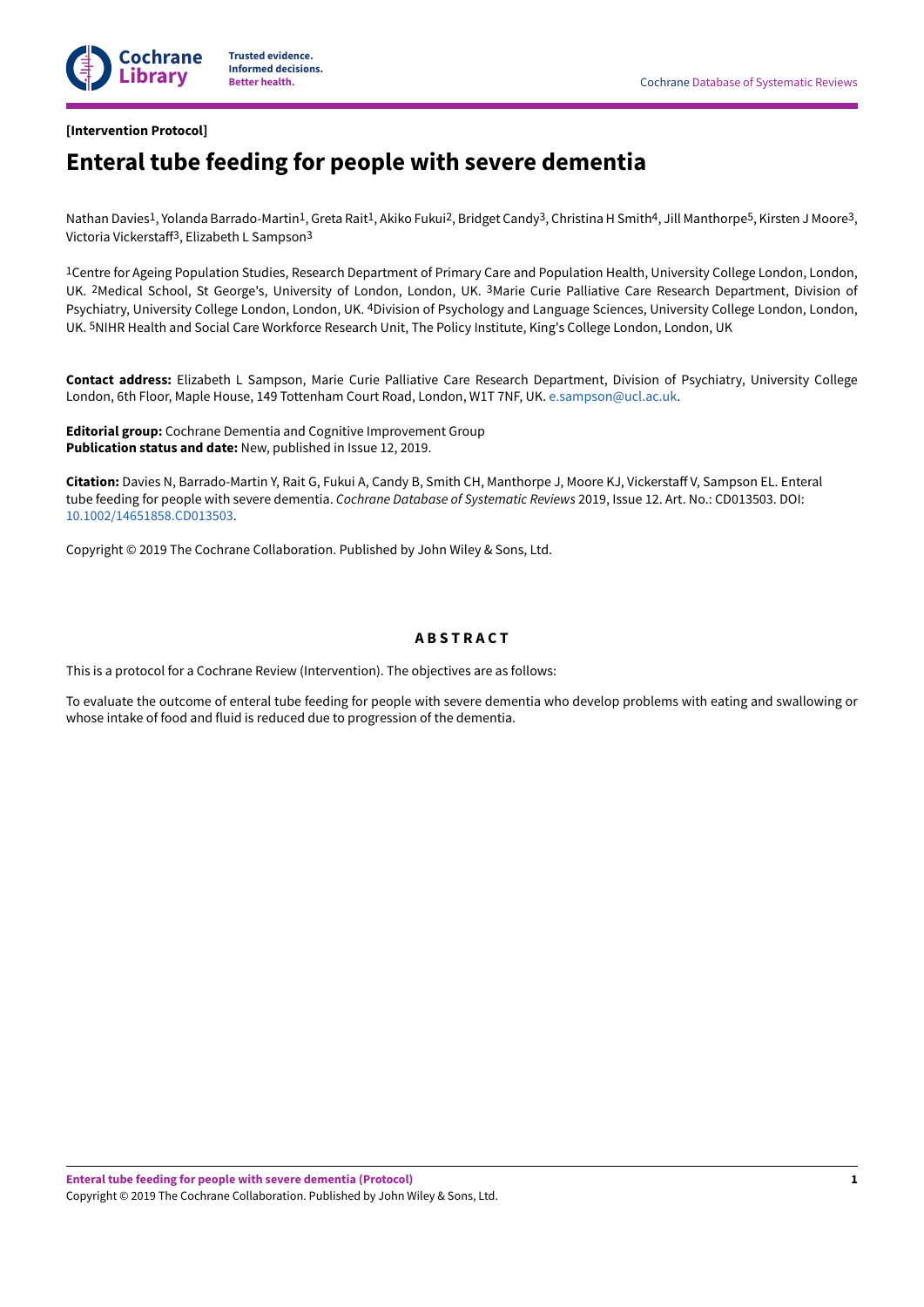

## <span id="page-3-0"></span>**B A C K G R O U N D**

#### **Description of the condition**

Dementia is a syndrome of cognitive decline that leads to impairment in two or more cognitive domains, including memory, executive functions, attention, language, and visuospatial abilities. The cognitive impairment causes functional decline, interfering with an individual's ability to conduct activities of daily living ([WHO 2018](#page-11-1)). Most dementias are caused by progressive neurodegenerative conditions. The most common cause of dementia is Alzheimer's disease, followed by vascular dementia [\(WHO 2012\)](#page-11-2). Mixed dementias (with more than one underlying cause) are also common (Alzheimer's Disease International 2009; [Livingston 2015\)](#page-10-0). The progression of dementia is highly variable between individuals and is often complicated by other health conditions. Prognosis is difficult to predict. Median survival has been estimated at 4.1 years [\(Xie 2008\)](#page-11-3). Survival times from the point of diagnosis in primary care are estimated to be 6.7 years in those aged 60 to 69 years, dropping to 1.9 years in those diagnosed aged 90 years and over (Rait [2010\)](#page-10-1). Dementia is associated with the fastest rise in serious health-related suffering and the number of people with dementia requiring palliative care is expected to increase 4-fold by 2060 [\(Sleeman 2019](#page-11-4)).

Currently an estimated 50 million people live with dementia worldwide, and this is expected to rise to 152 million in 2050 [\(WHO 2019\)](#page-11-5). In 2015 there were an estimated 9.9 million new cases of dementia globally each year, equating to a new diagnosis every 3.2 seconds (Alzheimer's Disease International 2015). The numbers of people living with dementia are higher in East Asia than anywhere else in the world (9.8 million), followed by Western Europe (7.5 million), South Asia (5.1 million), and North America (4.8 million) (Alzheimer's Disease [International](#page-9-2) 2015). This trend suggests that by 2050 there will be a 264% increase of people living with dementia in low-income countries, 227% in upper middle-income countries, 223% in lower middle-income countries and 116% in high-income countries (Alzheimer's Disease [International](#page-9-2) 2015; [Matthews](#page-10-2) 2013).

People with dementia become increasingly dependent on those around them, usually family members, for support with activities of daily living. In the early stages, most types of dementia are characterised by changes in memory and other higher cognitive functions, such as communication (e.g. difficulty finding the right words), disorientation, and difficulty with household tasks. Symptoms progress differently in each person but generally the person with dementia will become increasingly forgetful and need help with personal care and communication. He or she may also develop changes in behaviour such as disinhibition or aggression, or psychiatric symptoms such as hallucinations. In the severe stages, someone with dementia becomes completely dependent on others. Common symptoms in severe dementia include immobility, double incontinence, agitation, and pain [\(Sampson 2018\)](#page-10-3). Problemswith eating are almost universal; cohort studies have found up to 86% of people with advanced dementia will have difficulties with eating or swallowing in the last 6 months of life ([Mitchell](#page-10-4) 2016). Swallowing difficulties may be more problematic in vascular dementia where there is a greater risk of stroke but that there is little literature on the prevalence of swallowing difficulties by dementia type.

#### **Description of the intervention**

Difficulties with eating are common among people with dementia [\(Mitchell](#page-10-4) 2016; [Sampson 2018\)](#page-10-3); this may be noticed before a formal diagnosis is made. It can be hard for people with dementia to maintain their weight or to drink enough. During the early stages of dementia, problems may be caused by the person forgetting to eat or becoming disorientated at mealtimes. There may be changes in how food is perceived, including altered taste and smell of food, which may make it unappetising [\(Kai 2015\)](#page-10-5). In the later stages of dementia, people may develop physical difficulties with the act of swallowing, for example failing to manage the food properly once it is in the mouth (oral phase dysphagia), or food or drink going down the "wrong way" into the lungs (aspiration) when swallowing (pharyngeal phase dysphagia) [\(Volkert 2015](#page-11-6)). Whether or not to intervene by feeding artificially via an enteral tube (passed through the mouth or stomach wall) is a common clinical dilemma facing those who care for people with severe dementia ([Brooke](#page-9-3) 2015; [Davies](#page-9-4) [2016;](#page-9-4) [Davies 2018](#page-9-5); [De 2019;](#page-9-6) [Mathew 2016](#page-10-6); Watt [2019\)](#page-11-7).

#### **How the intervention might work**

In this Cochrane Review we define "enteral tube feeding" as the administration of food via a nasogastric tube, via a percutaneous endoscopic gastrostomy (PEG) tube or via jejunal post-pyloric feeding. In nasogastric feeding, the tube is passed through the nose and down to the stomach via the oesophagus. In PEG the feeding tube is passed through an endoscope, down the oesophagus and into the stomach. It is then guided out through an incision in the abdominal wall. Jejunal post-pyloric feeding is a method of feeding directly into the small bowel where the feeding tube is passed through the mouth, oesophagus, stomach, and into the jejunum. We will exclude intravenous administration of fluids from this review because this is more commonly used as a short-term intervention during episodes of acute physical illness.

#### **Why it is important to do this review**

Difficulties with eating are challenging for all those involved, including the person with dementia, their family, and health and social care staff. Family carers report a lack of information on what to expect during the later stages of dementia and a need for knowledge about end-of-life care [\(Davies 2014](#page-9-7); [Davies 2017\)](#page-9-8), particularly around nutrition and hydration [\(Papachristou 2017\)](#page-10-7). Enteral tube feeding may be perceived to be a method of managing malnutrition and weight loss, reducing the risk of aspiration associated with oral feeding, preventing pressure ulcers, or simply increasing quality of life and comfort. Alternatively, enteral tube feeding may be a temporary intervention while managing intercurrent physical illness, such as pneumonia and other infections where control of the swallowing reflex may be temporarily impaired. However, how these decisions are made and the use of these interventions varies according to patient need, the clinical team, culture, country, family carer preference, and the presence of advance care plans.

The decision to intervene with enteral tube feeding is complex and emotive [\(Braun](#page-9-9) 2005; [Volkert 2015\)](#page-11-6). In most societies, providing food or feeding for someone is seen as a sign of care and has 'symbolic significance' [\(Volkert 2015\)](#page-11-6). Not providing food or nutrition can be seen as a symbol of neglect, allowing the person to go hungry or starve to death [\(Hoefler 2000\)](#page-10-8). There is additional complexity because people with severe dementia lack the capacity to make this decision for themselves; depending on the laws in their coun-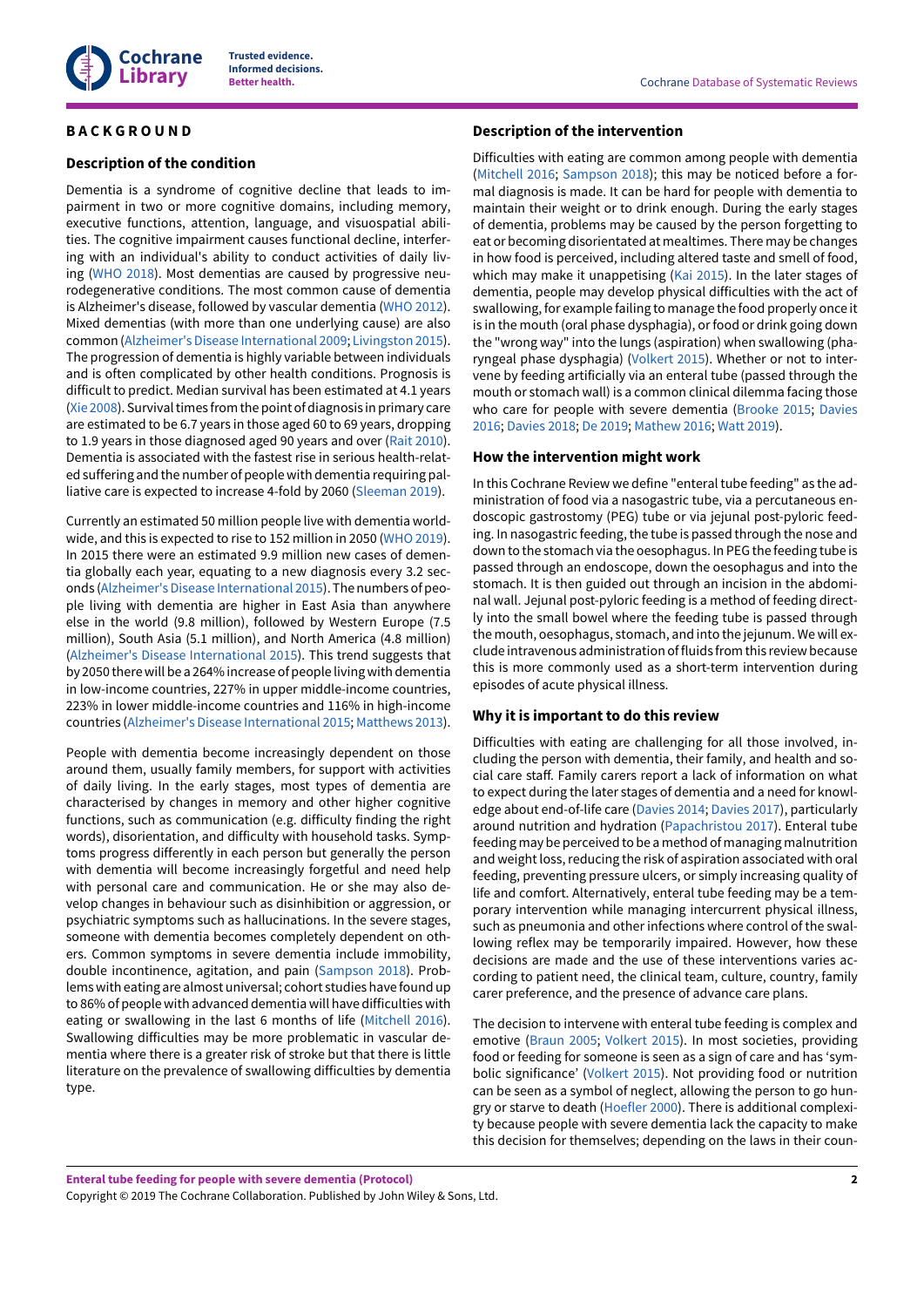

try, it may then be made in their 'best interests' by others. The use of enteral tube feeding has implications for the dignity and personhood of the individual. Professionals and family carers may have conflicting concerns regarding using tube feeding. They may think it can prolong life, increase nutritional status, and prevent complications ([Punchik 2018](#page-10-9); [Snyder 2013\)](#page-11-8). Families may perceive that a lack of enteral tube feeding when someone cannot swallow or eat causes starvation, and notintervening may be considered a form of euthanasia ([Gil 2018\)](#page-9-10).

The evidence about effects of enteral tube feeding is contradictory and long-term use of this intervention is not encouraged. Previous studies, including the earlier Cochrane Review, found no evidence that enteral tube feeding was effective for increasing survival, improving quality of life, improving nutritional parameters (measured with blood tests), or decreasing pressure sores [\(American Geriatrics](#page-9-11) [Society 2014;](#page-9-11) [Sampson 2009](#page-11-9)).

There is evidence that enteral tube feeding may increase mortality and morbidity, and reduce quality of life ([Cintra 2014\)](#page-9-12). Studies have demonstrated that enteral tube feeding is associated with increased discomfort, aspiration pneumonia, and worsening of urinary and faecal incontinence [\(Ciocon 1988;](#page-9-13) [Finucane 1996;](#page-9-14) [Odom](#page-10-10) [2003](#page-10-10)). Incontinence increases pressure sore risk and there is also evidence that enteral tube feeding increases the risk of pressure sores and does not aid the healing process ([Teno](#page-11-10) 2012).

PEG surgical procedures are invasive, may cause distress and discomfort, and risk bowel perforation, localised bleeding, inflammation, and infection. A study of deaths following PEG tube insertion in 719 people with predominantly neurological diagnoses in the UK found that 2% died on the day the PEG was inserted and 43% died within 7 days. In 19% of cases the procedure was regarded as futile by an expert panel [\(Johnston 2008\)](#page-10-11). PEG can be particularly problematic for someone with dementia who may not recognise the device, may be distressed by it and may attempt to remove the tube. To reduce this risk, patients may need to be restrained either physically (e.g. through the use of mittens) or chemically (e.g. through sedation). Others, however, have argued that the evidence of harm is unclear and that PEG may not increase mortality in people with dementia [\(Brooke](#page-9-3) 2015).

Although there are increasing numbers of recommendations that highlight the lack of evidenced benefit and potential risks for enteral tube feeding [\(American Geriatrics Society 2014](#page-9-11); [Sampson 2009](#page-11-9); van der [Steen](#page-11-11) 2014), debate continues on this issue (van der [Steen](#page-11-11) [2014](#page-11-11)). An absence of evidence does not mean the intervention may not be effective or appropriate for some people, and ruling out this intervention for all people with severe dementia prevents clinicians and patients from delivering individually-tailored care ([Reg](#page-10-12)[nard 2010](#page-10-12)). Trends in practice in this area vary in different parts of the world. For example, there is decreasing use of enteral tube feeding in the UK and the USA ([Mitchell](#page-10-4) 2016), but there appears to be increasing use in other countries, such as Taiwan [\(Chang 2016\)](#page-9-15).

It should be acknowledged that swallowing difficulties may not always indicate the terminal stages of dementia. Over 91% of people with dementia will be living with at least one co-morbid condition [\(Browne](#page-9-16) 2017), including stroke [\(Bunn 2014](#page-9-17)), which could affect swallowing abilities in the earlier stages of dementia. Acute illness, for example infections such as pneumonia, may also temporarily impair swallowing ability.

The earlier Cochrane Review is now over 10 years old [\(Sampson](#page-11-9) [2009\)](#page-11-9). It continues to be cited in policy and guidance documents, including a decision aid developed as part of the dementia guideline developed in 2018 by the National Institute for Health and Care Excellence (NICE) in the UK ([NICE 2018\)](#page-10-13). It is important that the review is updated. New studies have been published since the original review was written and an update will ensure the conclusions remain helpful in clinical practice.

## <span id="page-4-0"></span>**O B J E C T I V E S**

To evaluate the outcome of enteral tube feeding for people with severe dementia who develop problems with eating and swallowing or whose intake of food and fluid is reduced due to progression of the dementia.

#### <span id="page-4-1"></span>**M E T H O D S**

#### **Criteria for considering studies for this review**

#### **Types of studies**

We will include a range of controlled comparison studies: randomised controlled trials (RCTs), controlled trials, controlled before-and-after studies, and interrupted time series studies. We will include studies that compare enteral tube feeding with no intervention or 'usual treatment or care' or with another active intervention, such as finger food. Studies may be in any healthcare setting (including acute hospitals), residential settings (nursing, residential homes or care homes), or in participants' own homes. We will include studies published in any language.

Some researchers and other stakeholders with interests in this area may consider controlled evaluation to be inappropriate or unethical in such a patient group. We are aware that for ethical reasons researchers may choose to explore effects without a control group. We will therefore include observational studies, but we will analyse data from such studies separately and with caution due to the inherent weakness of such designs.

#### **Types of participants**

We will include adult participants of any age and gender, with a clinical diagnosis of primary degenerative dementia of any cause made according to validated diagnostic criteria such as Diagnostic and Statistical Manual 4th edition (DSM-IV) or International Classification of Diseases 10th edition (ICD-10) (APA [2000;](#page-9-18) [WHO 1993\)](#page-11-12). We will include participants with severe cognitive and functional impairment. This will be defined by a recognised and validated tool (e.g. stage 7A or above on the Functional Assessment stage (FAST) tool [\(Reisberg 1994\)](#page-10-14), Clinical Dementia Rating (CDR) Scale score of 3, Cognitive Performance Scale score 5 or 6) or by clinical assessment - and who are reported to have poor nutritional intake. We will measure poor nutritional intake using clinical tools (i.e. Malnutrition Universal Screening Tool (MUST)). We will include studies reporting on participants with a diagnosis of Alzheimer's disease, vascular dementia, mixed dementia, Lewy body dementia, or fronto-temporal lobar degeneration (FTLD). Patients may live at home or in any health or care setting.

## **Types of interventions**

We will include studies that evaluate the effectiveness of enteral tube feeding via a nasogastric tube, via a tube passed by PEG, or via jejunal post-pyloric feeding to deliver nutrition. We will exclude

**Enteral tube feeding for people with severe dementia (Protocol)** Copyright © 2019 The Cochrane Collaboration. Published by John Wiley & Sons, Ltd.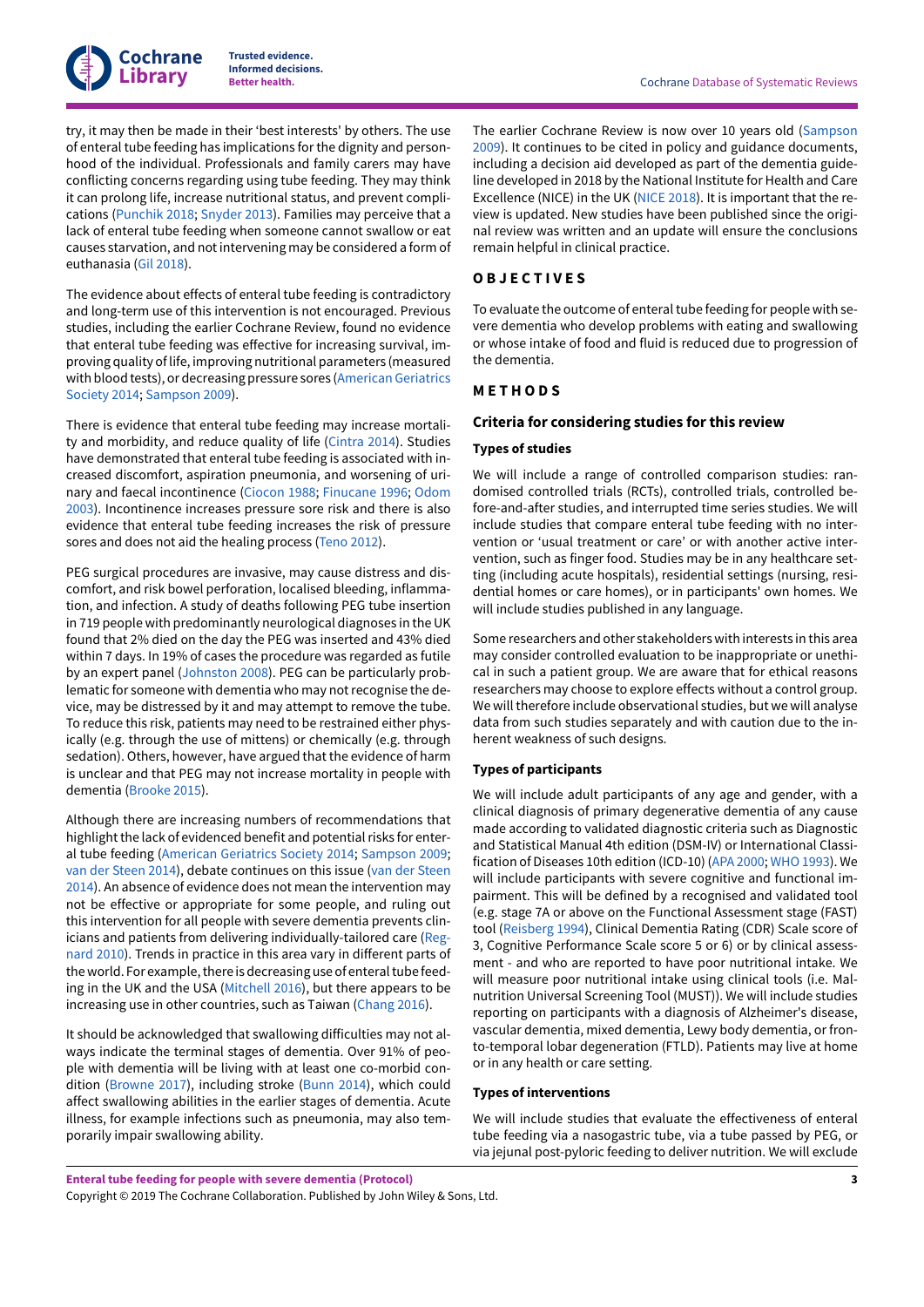studies of oral dietary supplementation. Comparators may include no intervention/standard care, waiting list, or enhanced standard care, such as an intervention to promote oral intake including a textured modified diet.

#### **Types of outcome measures**

**Cochrane Library**

## *Primary outcomes*

This review will focus on three primary outcomes:

- Survival time (measured by the time-to-event post-intervention).
- Quality of life (measured by a recognised and validated quality of life scale or tool, such as the quality of life in late-stage dementia (QUALID) scale or the Dementia Quality of Life scale (Dem-QoL).
- Presssure ulcers.

## *Secondary outcomes*

We will include as secondary outcome measures:

- Pain and comfort if these are measured with validated scales.
- Mortality.
- Change in behavioural and psychological symptoms of dementia (indicators of distress) measured using a validated scale (e.g. the Neuropsychiatric Inventory (NPI)).
- Improvement of nutritional parameters (e.g. albumin levels).
- Family carer outcomes such as depression, anxiety, carer burden, satisfaction with care, or increased sense of competence measured using validated scales (e.g. Hospital Anxiety and Depression Scale, Beck Depression Inventory, Zarit Burden Interview, Sense of Competence Questionnaire, Satisfaction with care at the end of life in dementia (SWC-EOLD)).
- Harm-related outcomes (adverse events) such as:
	- \* aspiration pneumonia
	- gastrointestinal and urinary (i.e. constipation, reflux, urinary/faecal incontinence)
	- local bleeding;
	- infections:
	- systemic (i.e. fluid imbalance or overload
	- feeding tube problems (i.e. blocking or need for tube to be resited, if follow-up time is sufficient).

## **Search methods for identification of studies**

## **Electronic searches**

We will search ALOIS ([www.medicine.ox.ac.uk/alois](http://www.medicine.ox.ac.uk/alois)), which is the Cochrane Dementia and Cognitive Improvement Group's Specialised Register.

ALOIS is maintained by the Information Specialists of the Cochrane Dementia and Cognitive Improvement Group and contains studies in the areas of dementia (prevention and treatment), mild cognitive impairment, and cognitive improvement. The studies are identified from:

- Monthly searches of a number of major healthcare databases: MEDLINE, Embase, CINAHL, PsycINFO, and LILACS.
- Monthly searches of a number of trial registers: ISRCTN; UMIN (Japan's Trial Register); the World Health Organization (WHO)

**Enteral tube feeding for people with severe dementia (Protocol)** Copyright © 2019 The Cochrane Collaboration. Published by John Wiley & Sons, Ltd.

portal (which covers ClinicalTrials.gov; ISRCTN; the Chinese Clinical Trials Register; the German Clinical Trials Register; the Iranian Registry of Clinical Trials; the Netherlands National Trials Register; and others).

- Quarterly searches of the Cochrane Library's Central Register of Controlled Trials (CENTRAL).
- Six-monthly searches of a number of grey literature sources: ISI Web of Knowledge Conference Proceedings; Index to Theses; Australasian Digital Theses.

To view a list of all sources searched for ALOIS, see [About](http://www.medicine.ox.ac.uk/alois/content/about-alois) ALOIS on the ALOIS website.

Details of the search strategies used for the retrieval of reports of trials from the healthcare databases, CENTRAL, and conference proceedings can be viewed in the 'Methods used in reviews' section within the editorial information about the Cochrane [Dementia and](http://mrw.interscience.wiley.com/cochrane/clabout/articles/DEMENTIA/frame.html) Cognitive [Improvement](http://mrw.interscience.wiley.com/cochrane/clabout/articles/DEMENTIA/frame.html) Group.

We will perform additional searches of many of the sources listed above to ensure that we capture non-RCTs, controlled before-andafter studies, and interrupted time series studies. The MEDLINE search strategy we will use is in [Appendix 1.](#page-11-13)

#### **Searching other resources**

We will contact experts in the field by posting calls for evidence to identify any further trial evaluations that were not identified in the citation databases searches. We will also search the conference proceedings of the European Association for Palliative Care, International Psychogeriatrics Association Conference, BAPEN, and the Association of British Neurologists. We will screen reference lists of included articles and will track citations.

## **Data collection and analysis**

#### **Selection of studies**

In accordance with the defined inclusion criteria, we will screen citations in duplicate independently. Three review authors (YBM/AF/ ND) will screen all citations and will check each other's screening decisions. We will classify the citations into three groups: 'exclude', 'potentially relevant' or 'unsure'. We will exclude papers classified by two review authors as 'exclude'. We will retrieve the full-text versions of all 'potentially relevant' and 'unsure' citations for definitive assessment of eligibility. One author (YBM/AF) will independently screen the full texts for a comprehensive assessment against the inclusion criteria. A second author will check judgements (ND/ELS). We will resolve any disagreements through discussion. When required we will consult with the wider review author team. We will document justification for excluding studies at this stage, and will illustrate the study selection process in a PRISMA diagram.

#### **Data extraction and management**

We will design a data extraction form for the review. Where possible, we will obtain the following information for each included study:

- The number of eligible patients, number randomised if an RCT, and reasons why patients were not included in the study.
- The number of patients evaluated at follow-up(s) and what the follow-up time points were.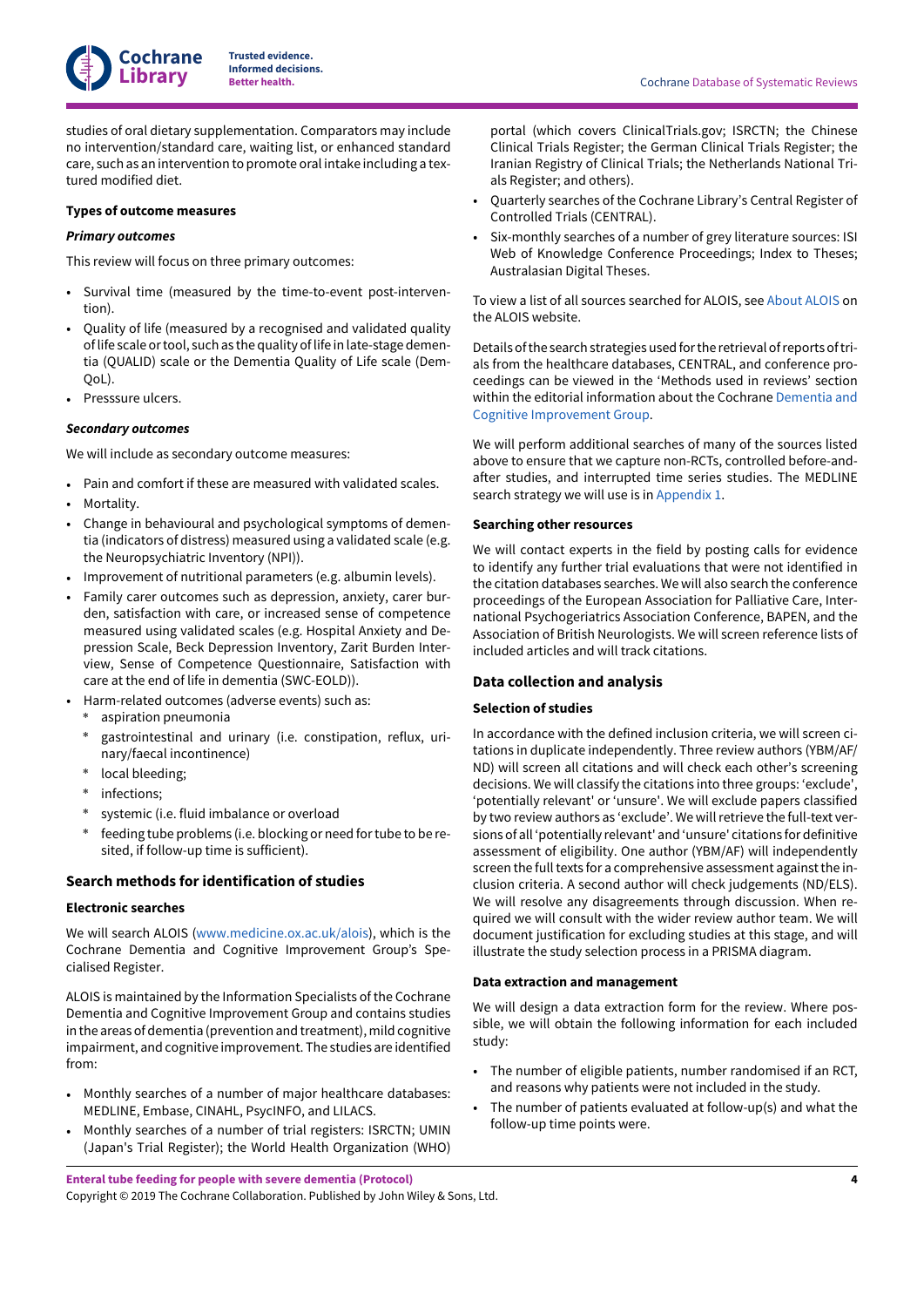**Cochrane Library**

- Patient characteristics including age, sex, co-morbidities, diagnosis and type of dementia, advance decision or proxy decision maker status, type of health care or community setting, stage of disease when enteral nutrition or otherintervention was considered, and reason for enteral nutrition or other intervention.
- Study design features, for example if an RCT on masking, whether parallel or cross-over, features of randomisation, and sample size calculation.
- Enteral nutrition intervention including dosage, duration and mode including the need to restrain the patient.
- Comparison intervention including duration and mode.
- Outcome data at all time points including how it was measured, and the mean or categorical scores of the primary and secondary outcomes.

Specifically for non-randomised studies we will follow guidance from the *Cochrane Handbook for Systematic Reviews of Interven-*tions ([Reeves](#page-10-15) 2019). We will consult the Cochrane Non-Randomised Studies Methods Group (NRSMG). Where possible we will also extract:

- Data on confounding factors considered and methods used to control for confounding. We will use the ROBINS-I tool as a template for this information [\(Sterne](#page-11-14) 2019).
- Comparability of groups on confounding factors considered.
- Data about multiple effect estimates (both unadjusted and adjusted estimates, if available)
- For study design we will use the checklist from the Cochrane NRSMG ([Reeves](#page-10-16) 2017). This will help report what researchers did as many studies do not report adequate detail about non-randomised study (NRS) design. For example, was there a comparison, participant/cluster allocation, what parts of the study were prospective, what variables was comparability between groups assessed.

Two review authors (YBM/AF) will extract data independently. A second review author (ND/ELS) will assess this and if necessary, in the case of any disagreement or discrepancy, a fourth review author will assess this. We will select the fourth review author according to the expertise required to make the relevant decision. Where information is lacking, we will attempt to make contact with study authors.

## **Assessment of risk of bias in included studies**

Two review authors (ND and YBM) will independently assess the risk of bias potentially introduced by suboptimal design or conduct in each of the included studies. We will resolve disagreements by consensus.

For RCTs we will use the Cochrane 'Risk of bias' tool ([Higgins 2017\)](#page-10-17).

We will assess the risk of bias in the domains of selection bias (sequence generation, concealment of allocation), detection bias (blinding of outcome assessors), reporting bias (selective outcome reporting), and attrition bias (incomplete outcome data).

For non-RCTs we will use the ROBINS-I tool [\(Sterne](#page-11-14) 2019). We will assess the risk of bias in the domains of pre-intervention (bias due to confounding and selection of participants), at intervention (information bias) and post-intervention (bias due to confounding, selection, information, and reporting).

For any other relevant non-RCT study, such as controlled before and after studies and interrupted time series studies, we will use additional guidance from the Cochrane EPOC group ([EPOC 2017\)](#page-9-19).

We will incorporate the results of the 'Risk of bias' assessment into the review through systematic narrative description and commentary about each item.

## **Measures of treatment effect**

We will report study results organised by mode of enteral tube feeding or other intervention and comparator evaluated. Treatment effects may be measured using dichotomous data, or an ordinal rating scale. For cross-over trials, we will generate, as appropriate, a risk ratio (RR) or mean difference (MD) for pre-crossover results.

- Dichotomous data: for dichotomous data in comparative studies, we will extract or generate RRs and their 95% confidence intervals (CIs). For primary outcomes, we will calculate using the 'treat-as-one-trial' method, numbers needed to treat for an additional beneficial outcome (NNTB) or numbers needed to treat for an additional harmful outcome (NNTH).
- Continuous data: for effects measured in comparative studies as ordinal data we will treat these as continuous data. We will extract or generate the MD for continuous and ordinal data where the data are provided as a mean and standard deviation (SD). If data are reported pre-intervention and post-intervention, we will report means or proportions for both intervention and control groups and calculate the change from baseline.
- Time-to-event data: we will extract log of the hazard ratios (HRs) and their 95% CIs. If these are not reported, we will attempt to estimate them from other reported statistics ([Parmar 1998](#page-10-18)). If limitations in the study prevent reporting or generating a HR, we will report the mortality as a dichotomous outcome.

## **Unit of analysis issues**

In our handling of any included studies, we will considerissues that may impact on findings. For these we will use guidance from the *Cochrane Handbook for Systematic Reviews of Interventions* [\(Deeks](#page-9-20) [2017\)](#page-9-20). These include:

- Groups of participants randomised together with the same intervention (e.g. cluster-randomised trials). These studies will be dealt with on a trial-by-trial basis, depending on the study design.
- Participants receiving more than one intervention (e.g. crossover trials).
- Multiple observations for the same outcomes (such as repeated measures).

## **Dealing with missing data**

Given the nature of the population, we anticipate a significant amount of missing data as a result of trial or study attrition due to the death of the participant.

We will contact the study authors if there is missing data. For studies using continuous outcomes in which SDs were not reported, and we are unable to calculate the SD from the standard error of the mean (SEM), we will derive the SD from other reported statistics (e.g. CIs, t values, P values). If we are unable to derive the SD, we will follow guidance from the *Cochrane Handbook for Systematic Reviews of Interventions* and will impute the SDs.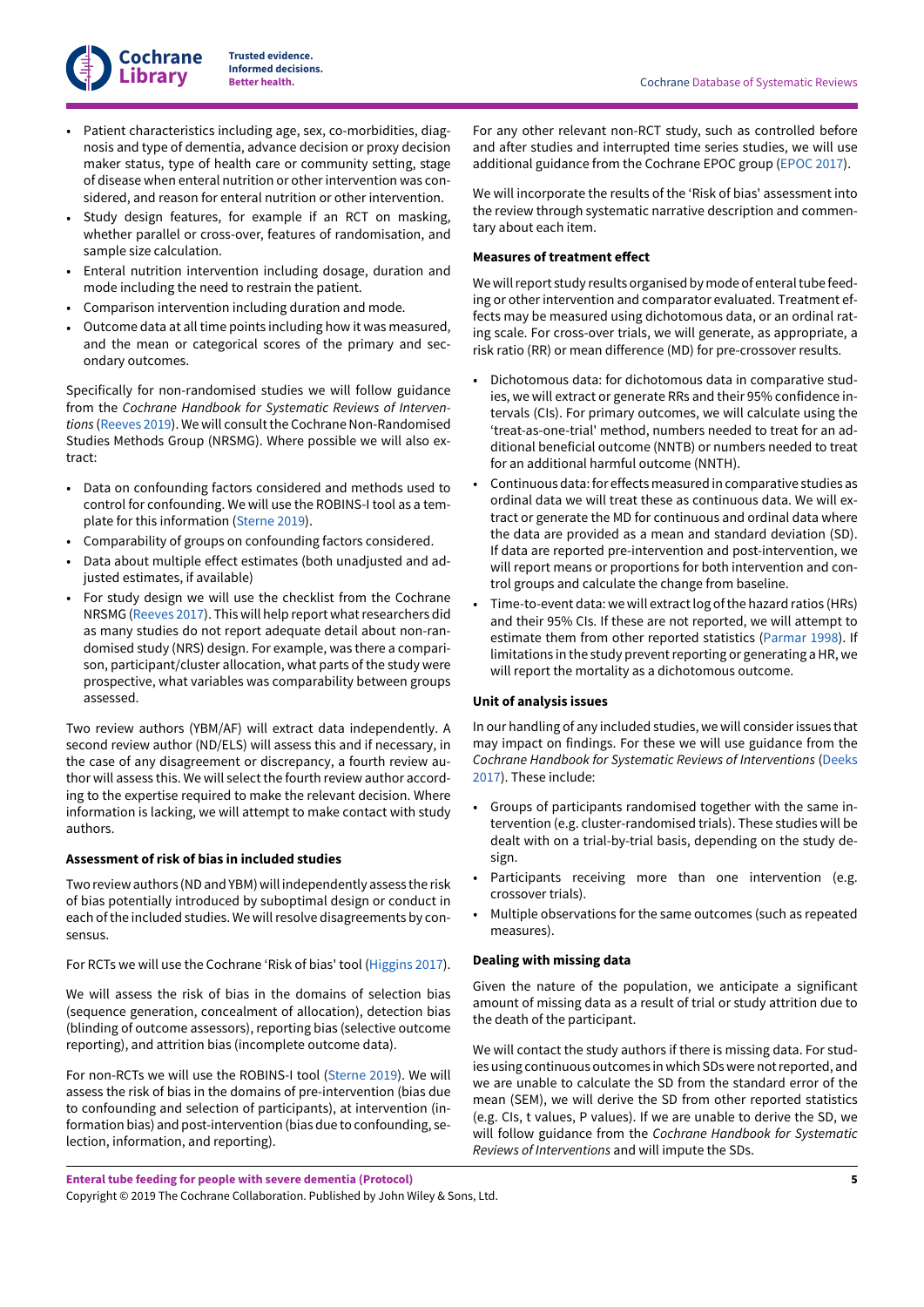

#### **Assessment of heterogeneity**

**Cochrane Library**

We will assess statistical heterogeneity of any combined analysis using the  $I^2$  statistic. The  $I^2$  statistic is a reliable and robust test to quantify heterogeneity, since it does not depend on the number of trials or on the between-trial variance. The I<sup>2</sup> statistic measures the extent of inconsistency among trials' results, and can be interpreted as the proportion of total variation in trial estimates that is due to heterogeneity rather than sampling error. We will consider an  $I<sup>2</sup>$  value of greater than 50% to indicate substantial heterogeneity [\(Deeks 2017](#page-9-20)).Where possible, we will undertake subgroup analyses or sensitivity analyses in an attempt to explain heterogeneity.

## **Assessment of reporting biases**

If there are at least 10 studies included in the analysis, we will prepare funnel plots to estimate small study effects which may represent reporting bias.

#### **Data synthesis**

Where trial data is of sufficient quality and sufficiently similar (in diagnostic criteria, control group, intervention, outcome measure, length of follow-up, and type of analysis), we will combine data in a meta-analysis to provide a pooled effect estimate. We will use a fixed-effect model in the first instance. If we find no statistical heterogeneity, we will use a random-effects model to check the robustness of the fixed-effect model. If there is substantial (over 50%) statistical heterogeneity, we will report the random-effects model only. Where this occurs, we will state that we used the random-effects model.

We will undertake a descriptive review of the studies that we do not include in the meta-analysis.

# **Subgroup analysis and investigation of heterogeneity**

Where we identify heterogeneity in a meta-analysis, we plan to undertake subgroup and sensitivity analysis to investigate its possible sources. Subgroup analysis explores whether the overall effect varied with different trial populations, and with the nature and content of the interventions. In this update, we have planned the following subgroup analysis:

- Delivery method (e.g. nasogastric, PEG, or jejunal post-pyloric feeding).
- Type of dementia disease (e.g. Alzheimer's, vascular dementia).
- Clinical setting (e.g. care home or hospital).

We will present investigations of heterogeneity in a table for ease of comparison.

#### **Sensitivity analysis**

If sufficient trials are available, we will seek to perform, in a metaanalysis, sensitivity analyses to explore the influence of:

- Publication status by excluding unpublished trials.
- Trial quality by excluding trials that had a high risk of bias.

#### *GRADE and 'Summary of findings' tables*

Two review authors (a combination of ND; BC; ELS; GR; or YBM) will independently assess the quality of the evidence for all outcomes using the GRADE approach. We will use the guidelines provided in

Chapter 11.2 of the *Cochrane Handbook for Systematic Reviews of Interventions* ([Schünemann 2017](#page-10-19)).

TheGRADE system uses the following criteria for assigning a quality level to a body of evidence ([Schünemann 2017](#page-10-19)).

- High: randomised trials; or double-upgraded observational studies.
- Moderate: downgraded randomised trials; or upgraded observational studies.
- Low: double-downgraded randomised trials; or observational studies.
- Very low: triple-downgraded randomised trials; or downgraded observational studies; or case series/case reports.

The GRADE approach uses five considerations (study limitations, consistency of effect, imprecision, indirectness, and publication bias) to assess the quality of the body of evidence for each outcome. The GRADE system uses the following criteria for assigning grade of evidence.

- High: we are very confident that the true effect lies close to that of the estimate of the effect.
- Moderate: we are moderately confident in the effect estimate; the true effect is likely to be close to the estimate of effect, but there is a possibility that it is substantially different.
- Low: our confidence in the effect estimate is limited; the true effect may be substantially different from the estimate of the effect.
- Very low: we have very little confidence in the effect estimate; the true effect is likely to be substantially different from the estimate of effect.

Factors that may decrease the quality level of a body of evidence are:

- Limitations in the design and implementation of available studies suggesting high likelihood of bias.
- Indirectness of evidence (indirect population, intervention, control, outcomes).
- Unexplained heterogeneity or inconsistency of results (including problems with subgroup analyses).
- Imprecision of results (wide CIs).
- High probability of publication bias (0.7854 to 1.1359).

Factors that may increase the quality level of a body of evidence are:

- Large magnitude of effect.
- All plausible confounding would reduce a demonstrated effect or suggest a spurious effect when results show no effect.
- Dose-response gradient.

We will decrease the grade rating by one (−1) or two (−2) (up to a maximum of −3 to 'very low') if we identify:

- Serious (−1) or very serious (−2) limitations to study quality.
- Important inconsistency (−1).
	- Some (−1) or major (−2) uncertainty about directness.
- Imprecise or sparse data (−1).
- High probability of reporting bias (−1).

Copyright © 2019 The Cochrane Collaboration. Published by John Wiley & Sons, Ltd.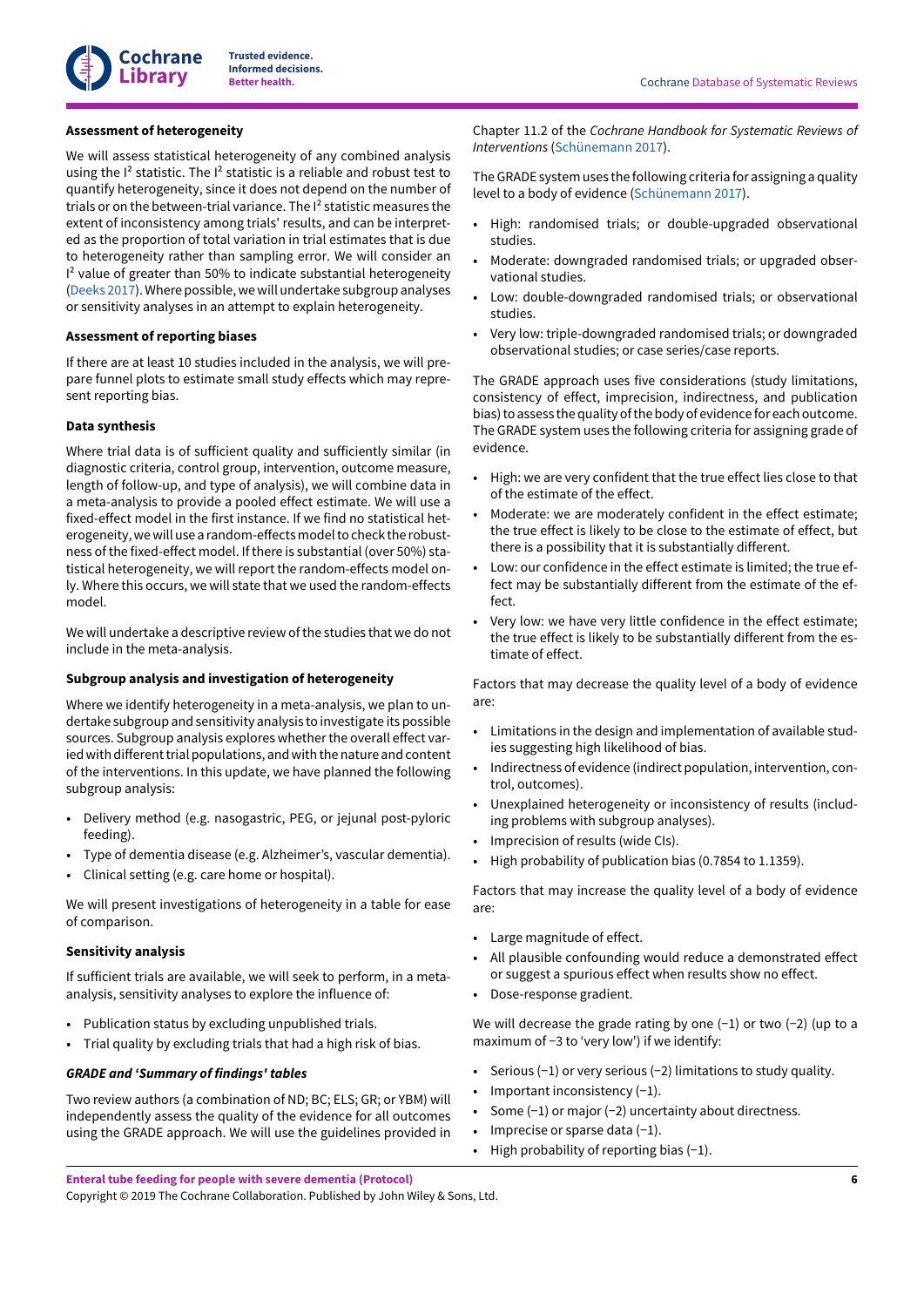In certain circumstances, we will adjust the overall rating for a particular outcome as recommended by GRADE guidelines [\(Guy](#page-10-20)[att 2013\)](#page-10-20). For example, we will consider whether there were so few data that the results are highly susceptible to the random play of chance. In other circumstances, we will not downgrade for imprecision if CIs are wide, if the outcome threshold according to how much harm would be acceptable given a benefit or vice versa.

We will include 'Summary of findings' tables to present the main findings in a tabular format. We will present effect estimates and

summarise the quantity and overall certainty of evidence for all primary outcomes and key secondary outcomes in the 'Summary of findings' tables.

# <span id="page-8-0"></span>**A C K N O W L E D G E M E N T S**

We thank peer reviewers Joan Teno and a second reviewer (who wishes to remain anonymous) for their comments and feedback.

We also thank consumer reviewer Clare Goodman for her comments and feedback.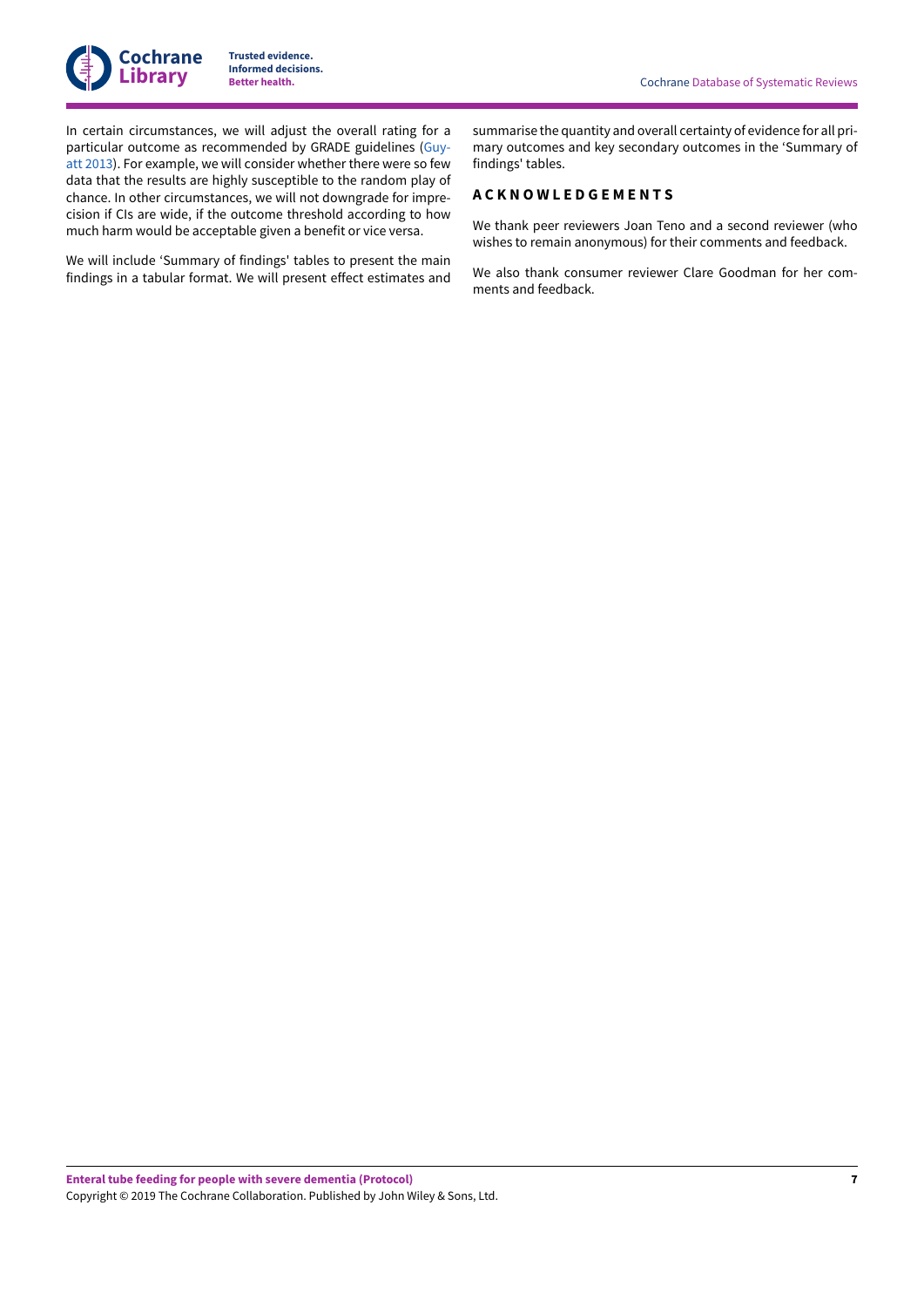

# **REFERENCES**

## <span id="page-9-0"></span>**Additional references**

#### <span id="page-9-1"></span>**Alzheimer's Disease International 2009**

Alzheimer's Disease International. World Alzheimer Report 2009. London: Alzheimer's Disease International, 2009.

## <span id="page-9-2"></span>**Alzheimer's Disease International 2015**

Alzheimer's Disease International. World Alzheimer Report 2015: The Global Impact of Dementia. An analysis of prevalence, incidence, cost and trends. London: Alzheimer's Disease International, 2015.

#### <span id="page-9-11"></span>**American Geriatrics Society 2014**

American Geriatrics Society Ethics Committee, Clinical Practice and Models of Care Committee. American Geriatrics Society feeding tubes in advanced dementia position statement. *Journal of the American Geriatrics Society* 2014;**62**(8):1590-3.

#### <span id="page-9-18"></span>**APA 2000**

American Psychiatric Association. Diagnostic and Statistical Manual of Mental Disorders. 4th Edition. Washington DC: American Psychiatric Association, 2000.

#### <span id="page-9-9"></span>**Braun 2005**

Braun UK, Rabeneck L, McCullough LB, Urbauer DL, Wray NP, Lairson DR, et al. Decreasing use of percutaneous endoscopic gastrostomy tube feeding for veterans with dementia—racial di(erences remain. *Journal of the American Geriatrics Society* 2005;**53**(2):242-8.

#### <span id="page-9-3"></span>**Brooke 2015**

Brooke J, Ojo O. Enteral nutrition in dementia: a systematic review. *Nutrients* 2015;**7**(4):2456-68.

#### <span id="page-9-16"></span>**Browne 2017**

Browne J, Edwards DA, Rhodes KM, Brimicombe DJ, Payne RA. Association of comorbidity and health service usage among patients with dementia in the UK: a population-based study. *BMJ Open* 2017;**7**(3):e012546.

#### <span id="page-9-17"></span>**Bunn 2014**

Bunn F, Burn AM, Goodman C, Rait G, Norton S, Robinson L, et al. Comorbidity and dementia: a scoping review ofthe literature. *BMC Medicine* 2014;**12**:192.

#### <span id="page-9-15"></span>**Chang 2016**

Chang WK, Lin KT, Tsai CL, Chung CH, Chien WC, Lin CS. Trends regarding percutaneous endoscopic gastrostomy: a nationwide population-based study from 1997 to 2010. *Medicine* 2016;**95**(24):e3910.

#### <span id="page-9-12"></span>**Cintra 2014**

Cintra MT, de Rezende NA, de Moraes EN, Cunha LC, da Gama Torres HO. A comparison of survival, pneumonia, and hospitalization in patients with advanced dementia and dysphagia receiving either oral or enteral nutrition. *Journal of Nutrition, Health & Aging* 2014;**18**(10):894-9.

## <span id="page-9-13"></span>**Ciocon 1988**

Ciocon JO, Silverstone FA, Graver LM, Foley CJ. Tube feedings in elderly patients: indications, benefits, and complications. *Archives of Internal Medicine* 1988;**148**(2):429-33.

#### <span id="page-9-7"></span>**Davies 2014**

Davies N, Maio L, Rait G, Iliffe S. Quality end-of-life care for dementia: what have family carers told us so far? A narrative synthesis. *Palliative Medicine* 2014;**28**(7):919-30.

#### <span id="page-9-4"></span>**Davies 2016**

Davies N, Mathew R, Wilcock J, Manthorpe J, Sampson E, Lamahewa K, et al. A co-design process developing heuristics for practitioners providing end of life care for people with dementia. *BMC Palliative Care* 2016;**15**:68.

## <span id="page-9-8"></span>**Davies 2017**

Davies N, Rait G, Maio L, Iliffe S. Family caregivers' conceptualisation of quality end-of-life care for people with dementia: a qualitative study. *Palliative Medicine* 2017;**31**(8):726-33.

#### <span id="page-9-5"></span>**Davies 2018**

Davies N, Manthorpe J, Sampson EL, Lamahewa K, Wilcock J, Mathew R, et al. Guiding practitioners through end of life care for people with dementia: the use of heuristics. *PLOS One* 2018;**13**(11):e0206422.

## <span id="page-9-6"></span>**De 2019**

De D, Thomas C. Enhancing the decision-making process when considering artificial nutrition in advanced dementia care. *International Journal of Palliative Nursing* 2019;**25**(5):216-23.

#### <span id="page-9-20"></span>**Deeks 2017**

Deeks JJ, Higgins JPT, Altman DG (editors), on behalf of the Cochrane Statistical Methods Group. Chapter 9: Analysing data and undertaking meta analyses. In: Higgins JP, Churchill R, Chandler J, Cumpston MS, editor(s), Cochrane Handbook for Systematic Reviews of Interventions version 5.2.0 (updated June 2017). The Cochrane Collaboration, 2017. Available from www.training.cochrane.org/handbook. Cochrane.

## <span id="page-9-19"></span>**EPOC 2017**

Cochrane Effective Practice, Organisation of Care (EPOC). What study designs can be considered for inclusion in an EPOC review and what should they be called? 2017. EPOC Resources for review authors. epoc.cochrane.org/resources/epoc-resourcesreview-authors (accessed 8 March 2019).

#### <span id="page-9-14"></span>**Finucane 1996**

Finucane TE, Bynum JP. Use of tube feeding to prevent aspiration pneumonia. *Lancet* 1996;**348**(9039):1421-4.

## <span id="page-9-10"></span>**Gil 2018**

Gil E, Agmon M, Hirsch A, Ziv M, Zisberg A. Dilemmas for guardians of advanced dementia patients regarding tube feeding. *Age and Ageing* 2018;**47**(1):138-43.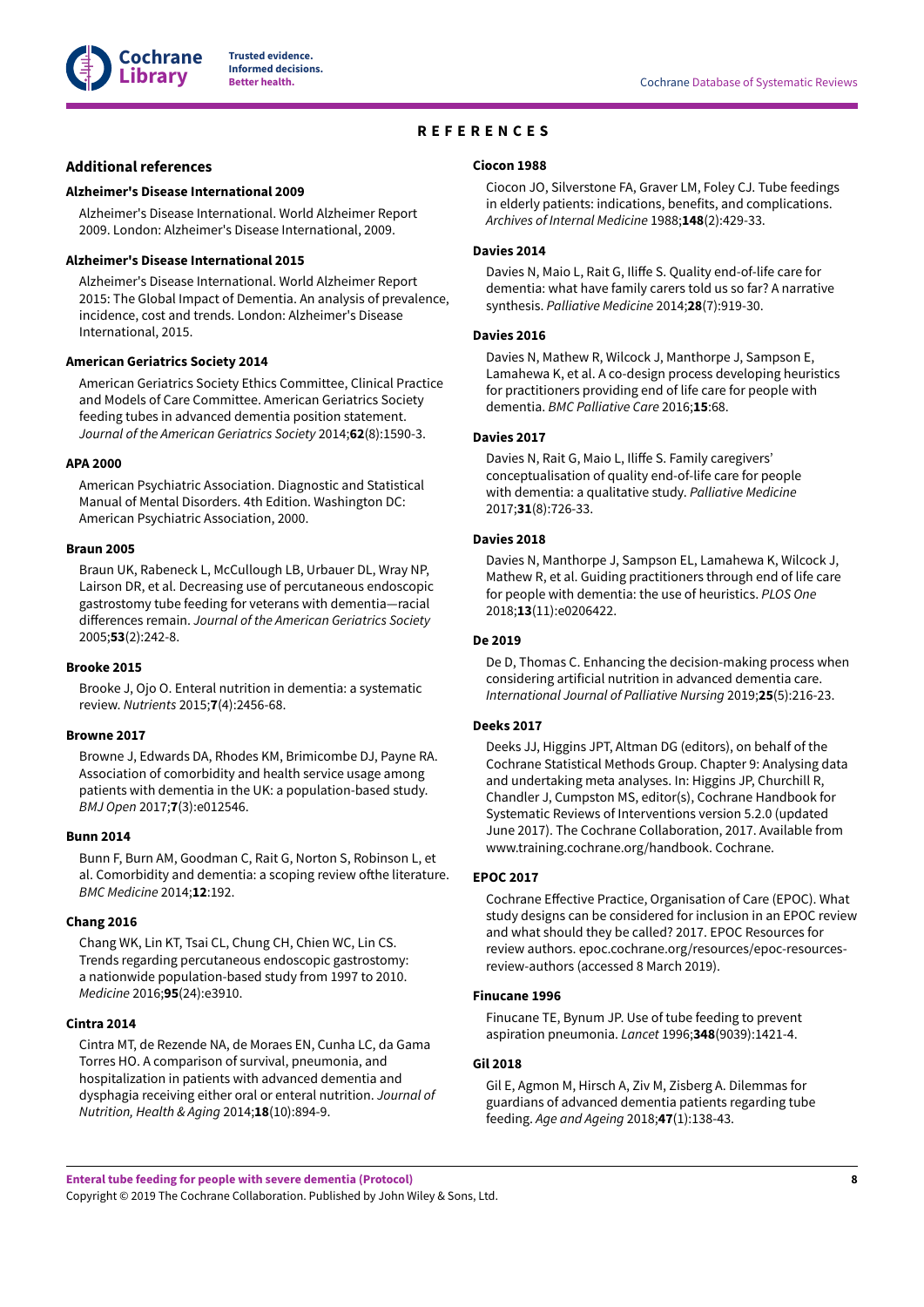

## <span id="page-10-20"></span>**Guyatt 2013**

Guyatt G, Eikelboom JW, Akl EA, Crowther M, Gutterman D, Kahn SR, et al. A guide to GRADE guidelines for the readers of JTH. *Journal of Thrombosis and Haemostasis* 2013;**11**(8):1603-8.

## <span id="page-10-17"></span>**Higgins 2017**

Higgins JPT, Altman DG, Sterne JAC (editors). Chapter 8: Assessing risk of bias in included studies. In: Higgins JP, Churchill R, Chandler J, Cumpston MS, editor(s), Cochrane Handbook for Systematic Reviews of Interventions version 5.2.0 (updated June 2017). The Cochrane Collaboration, 2017. Available from www.training.cochrane.org/handbook. Cochrane.

## <span id="page-10-8"></span>**Hoefler 2000**

Hoefler JM. Making decisions about tube feeding for severely demented patients at the end of life: clinical, legal, and ethical considerations. *Death Studies* 2000;**24**(3):233-54.

## <span id="page-10-11"></span>**Johnston 2008**

Johnston SD, Tham TCK, Mason M. Death after PEG: results of the national confidential enquiry into patient outcome and death. *Gastrointestinal Endoscopy* 2008;**68**(2):223-7.

## <span id="page-10-5"></span>**Kai 2015**

Kai K, Hashimoto M, Amano K, Tanaka H, Fukuhara R, Ikeda M. Relationship between eating disturbance and dementia severity in patients with Alzheimer's disease. *PLOS One* 2015;**10**(8):e0133666.

#### <span id="page-10-0"></span>**Livingston 2015**

Livingston G, Frankish H. A global perspective on dementia care: a Lancet Commission. *Lancet* 2015;**386**(9997):933-4.

## <span id="page-10-6"></span>**Mathew 2016**

Mathew R, Davies N, Manthorpe J, Iliffe S. Making decisions at the end of life when caring for a person with dementia: a literature review to explore the potential use of heuristics in difficult decision-making. *BMJ Open* 2016;6(7):e010416.

#### <span id="page-10-2"></span>**Matthews 2013**

Matthews FE, Arthur A, Barnes LE, Bond J, Jagger C, Robinson L, et al. A two-decade comparison of prevalence of dementia in individuals aged 65 years and older from three geographical areas of England: results of the Cognitive Function and Ageing Study I and II. *Lancet* 2013;**382**(9902):1405-12.

#### <span id="page-10-4"></span>**Mitchell 2016**

Mitchell SL, Mor V, Gozalo PL, Servadio JL, Teno JM. Tube feeding in US nursing home residents with advanced dementia, 2000-2014. *Journal of the American Medical Association* 2016;**316**(7):769-70.

### <span id="page-10-13"></span>**NICE 2018**

National Institute for Health and Care Excellence (NICE). Dementia: assessment, management and support for people living with dementia and their carers. London: NICE, 2018.

#### <span id="page-10-10"></span>**Odom 2003**

Odom S, Barone J, Docimo S, Bull S, Jorgensson D. Emergency department visits by demented patients with malfunctioning

**Beta Cochrane Database of Systematic Reviews** 

feeding tubes. *Surgical Endoscopy and Other Interventional Techniques* 2003;**17**(4):651-3.

#### <span id="page-10-7"></span>**Papachristou 2017**

Papachristou I, Hickey G, Iliffe S. Dementia informal caregiver obtaining and engaging in food-related information and support services. *Dementia* 2017;**16**(1):108-18.

## <span id="page-10-18"></span>**Parmar 1998**

Parmar MK, Torri V, Stewart L. Extracting summary statistics to perform meta-analyses of the published literature for survival endpoints. *Statistics in Medicine* 1998;**17**(24):2815-34.

#### <span id="page-10-9"></span>**Punchik 2018**

Punchik B, Komissarov E, Zeldez V, Freud T, Samson T, Press Y. Doctors' knowledge and attitudes regarding enteral feeding and eating problems in advanced dementia. *Dementia and Geriatric Cognitive Disorders Extra* 2018;**8**(2):268-76.

## <span id="page-10-1"></span>**Rait 2010**

Rait G, Walters K, Bottomley C, Petersen I, Iliffe S, Nazareth I. Survival of people with clinical diagnosis of dementia in primary care: cohort study. *BMJ* 2010;**341**:c3584.

#### <span id="page-10-16"></span>**Reeves 2017**

Reeves BC, Wells GA, Waddington H. Quasi-experimental study designs series-paper 5: a checklist for classifying studies evaluating the effects of health interventions-a-taxonomy without labels. *Journal of Clinical Epidemiology* 2017;**89**:30-42.

## <span id="page-10-15"></span>**Reeves 2019**

Reeves BC, Deeks JJ, Higgins JPT, Shea B, Tugwell P, Wells GA. Chapter 24: Including non-randomized studies on intervention effects. In: Higgins JPT, Thomas J, Chandler J, Cumpston M, Li T, Page MJ, Welch VA (editors). Cochrane Handbook for Systematic Reviews of Interventions version 6.0 (updated July 2019). Cochrane, 2019. Available from www.training.cochrane.org/ handbook. London: Cochrane.

## <span id="page-10-12"></span>**Regnard 2010**

Regnard C, Leslie P, Crawford H, Matthews D, Gibson L. Gastrostomies in dementia: bad practice or bad evidence?. *Age and Ageing* 2010;**39**(3):282-4.

# <span id="page-10-14"></span>**Reisberg 1994**

Reisberg B, Sclan SG, Franssen E, Kluger A, Ferris S. Dementia staging in chronic care populations. *Alzheimer Disease and Associated Disorders* 1994;**8**(Suppl 1):S188–205.

#### <span id="page-10-3"></span>**Sampson 2018**

Sampson EL, Candy B, Davis S, Gola AB, Harrington J, King M, et al. Living and dying with advanced dementia: a prospective cohort study of symptoms, service use and care at the end of life. *Palliative Medicine* 2018;**32**(3):668-81.

## <span id="page-10-19"></span>**Schünemann 2017**

Schünemann HJ, Oxman AD, Higgins JP, Vist GE, Glasziou P, Akl E, et al. on behalf of the Cochrane GRADEing Methods Group and the Cochrane Statistical Methods Group. Chapter 11: Completing 'Summary of findings' tables and grading the confidence in or quality of the evidence. In: Higgins JP, Churchill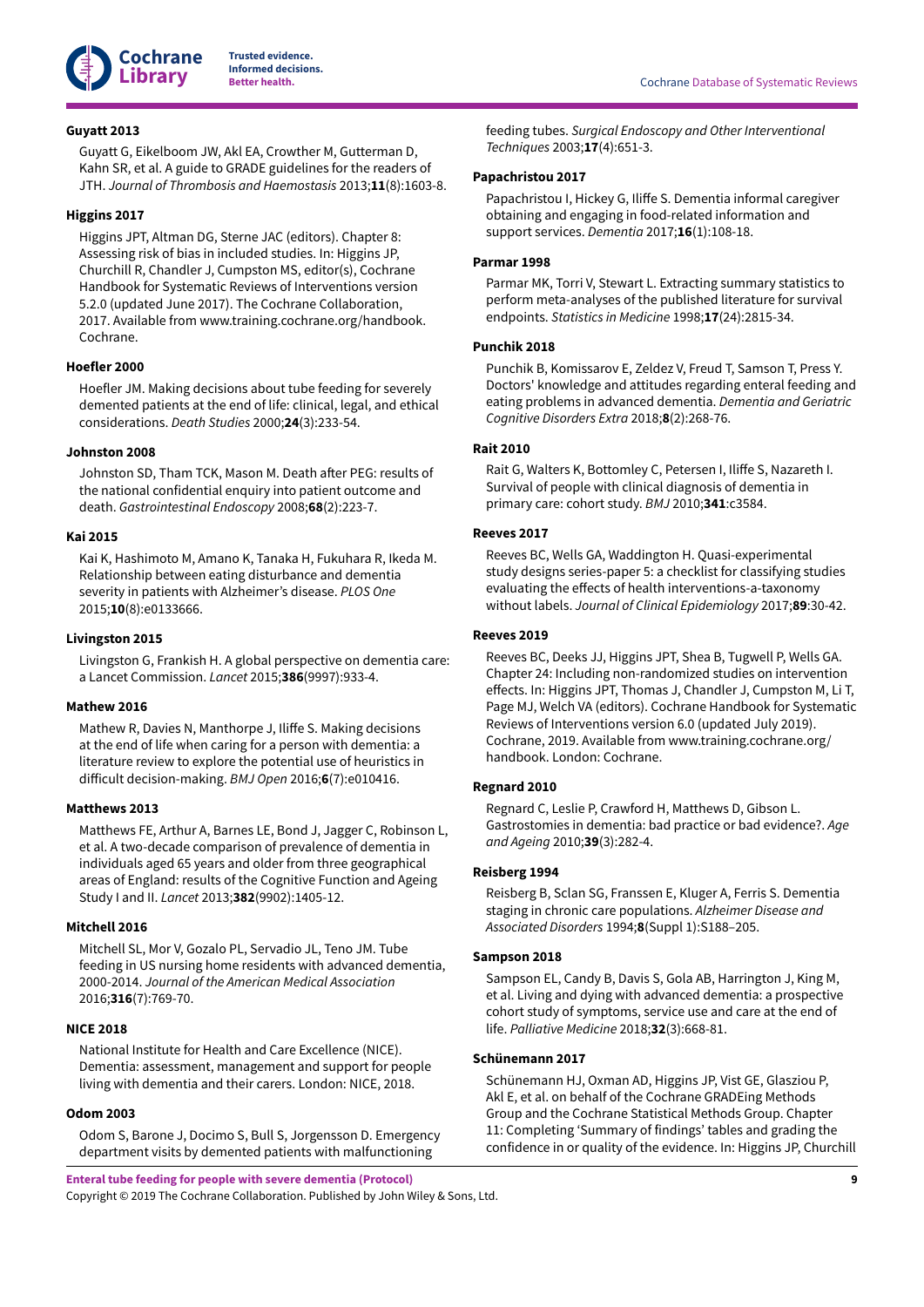

R, Chandler J, Cumpston MS, editor(s), Cochrane Handbook for Systematic Reviews of Interventions version 5.2.0 (updated June 2017). The Cochrane Collaboration, 2017. Available from www.training.cochrane.org/handbook. Cochrane.

#### <span id="page-11-4"></span>**Sleeman 2019**

Sleeman KE, de Brito M, Etkind S, Nkhoma K, Guo P, Higginson IJ, et al. The escalating global burden of serious health-related suffering: projections to 2060 by world regions, age groups, and health conditions. *Lancet Global Health* 2019;**7**(7):e883-92.

#### <span id="page-11-8"></span>**Snyder 2013**

Snyder EA, Caprio AJ, Wessell K, Lin FC, Hanson LC. Impact of a decision aid on surrogate decision-makers' perceptions of feeding options for patients with dementia. *Journal of the American Medical Directors Association* 2013;**14**(2):114-8.

## <span id="page-11-14"></span>**Sterne 2019**

Sterne JAC, Hernán MA, McAleenan A, Reeves BC, Higgins JPT. Chapter 25: Assessing risk of bias in a non-randomized study. In: Higgins JPT, Thomas J, Chandler J, Cumpston M, Li T, Page MJ, Welch VA (editors). Cochrane Handbook for Systematic Reviews of Interventions version 6.0 (updated July 2019). Cochrane, 2019. Available from www.training.cochrane.org/handbook. London: Cochrane.

## <span id="page-11-10"></span>**Teno 2012**

Teno JM, Gozalo P, Mitchell SL, Kuo S, Fulton AT, Mor V. Feeding tubes and the prevention or healing of pressure ulcers. *Archives of Internal Medicine* 2012;**172**(9):697-701.

#### <span id="page-11-11"></span>**van der Steen 2014**

van der Steen JT, Radbruch L, Hertogh CM, de Boer ME, Hughes JC, Larkin P, et al. White paper defining optimal palliative care in older people with dementia: a Delphi study and recommendations from the European Association for Palliative Care. *Palliative Medicine* 2014;**28**(3):197-209.

#### <span id="page-11-6"></span>**Volkert 2015**

Volkert D, Chourdakis M, Faxen-Irving G, Frühwald T, Landi F, Suominen MH, et al. ESPEN guidelines on nutrition in dementia. *Clinical Nutrition* 2015;**34**(6):1052-73.

# <span id="page-11-0"></span>**A P P E N D I C E S**

## <span id="page-11-13"></span>**Appendix 1. MEDLINE search strategy**

- 1. dement\$.mp.
- 2. alzheimer\$.mp.
- 3. dementia/
- 4. alzheimer disease/
- 5. enteral nutrition/
- 6. nutritional support/
- 7. percutaneous feeding.ti,ab.
- 8. artificial feeding.ti,ab.
- 9. artificial hydration.ti,ab.
- 10. endoscopic gastrostomy.ti,ab.
- 11. tube feeding.ti,ab.
- 12. peg.ti,ab.

**Enteral tube feeding for people with severe dementia (Protocol)** Copyright © 2019 The Cochrane Collaboration. Published by John Wiley & Sons, Ltd.

## <span id="page-11-7"></span>**Watt 2019**

Watt AD, Jenkins NL, McColl G, Collins S, Desmond PM. Ethical issues in the treatment of late-stage Alzheimer's disease. *Journal of Alzheimer's Disease* 2019;**68**(4):1311-6.

#### <span id="page-11-12"></span>**WHO 1993**

World Health Organization. The ICD-10 Classification of Mental and Behavioural Disorders: Diagnostic Criteria for Research. Geneva: WHO, 1993.

## <span id="page-11-2"></span>**WHO 2012**

World Health Organization (WHO). Dementia: a Public Health Priority. Geneva: WHO, 2012.

#### <span id="page-11-1"></span>**WHO 2018**

World Health Organization. International classification of diseases for mortality and morbidity statistics (11th Revision). 2018 version. https://icd.who.int/browse11/l-m/en (accessed 11 November 2019).

#### <span id="page-11-5"></span>**WHO 2019**

World Health Organization (WHO). Dementia fact sheet. www.who.int/news-room/fact-sheets/detail/dementia. Geneva: WHO, (accessed 02 December 2019).

#### <span id="page-11-3"></span>**Xie 2008**

Xie J, Brayne C, Matthews FE, Medical Research Council Cognitive Function and Ageing Study collaborators. Survival times in people with dementia: analysis from population based cohort study with 14 year follow-up. *BMJ* 2008;**336**(7638):258-62.

#### **References to other published versions of this review**

#### **Sampson 2008**

Sampson EL, Candy B, Jones L. Enteral feeding for older people with advanced dementia. *Cochrane Database of Systematic Reviews* 2008, Issue 3. [DOI: [10.1002/14651858.CD007209](https://doi.org/10.1002%2F14651858.CD007209)]

#### <span id="page-11-9"></span>**Sampson 2009**

Sampson EL, Candy B, Jones L. Enteral tube feeding for older people with advanced dementia. *Cochrane Database of Systematic Reviews* 2009, Issue 2. [DOI: [10.1002/14651858.CD007209.pub2\]](https://doi.org/10.1002%2F14651858.CD007209.pub2)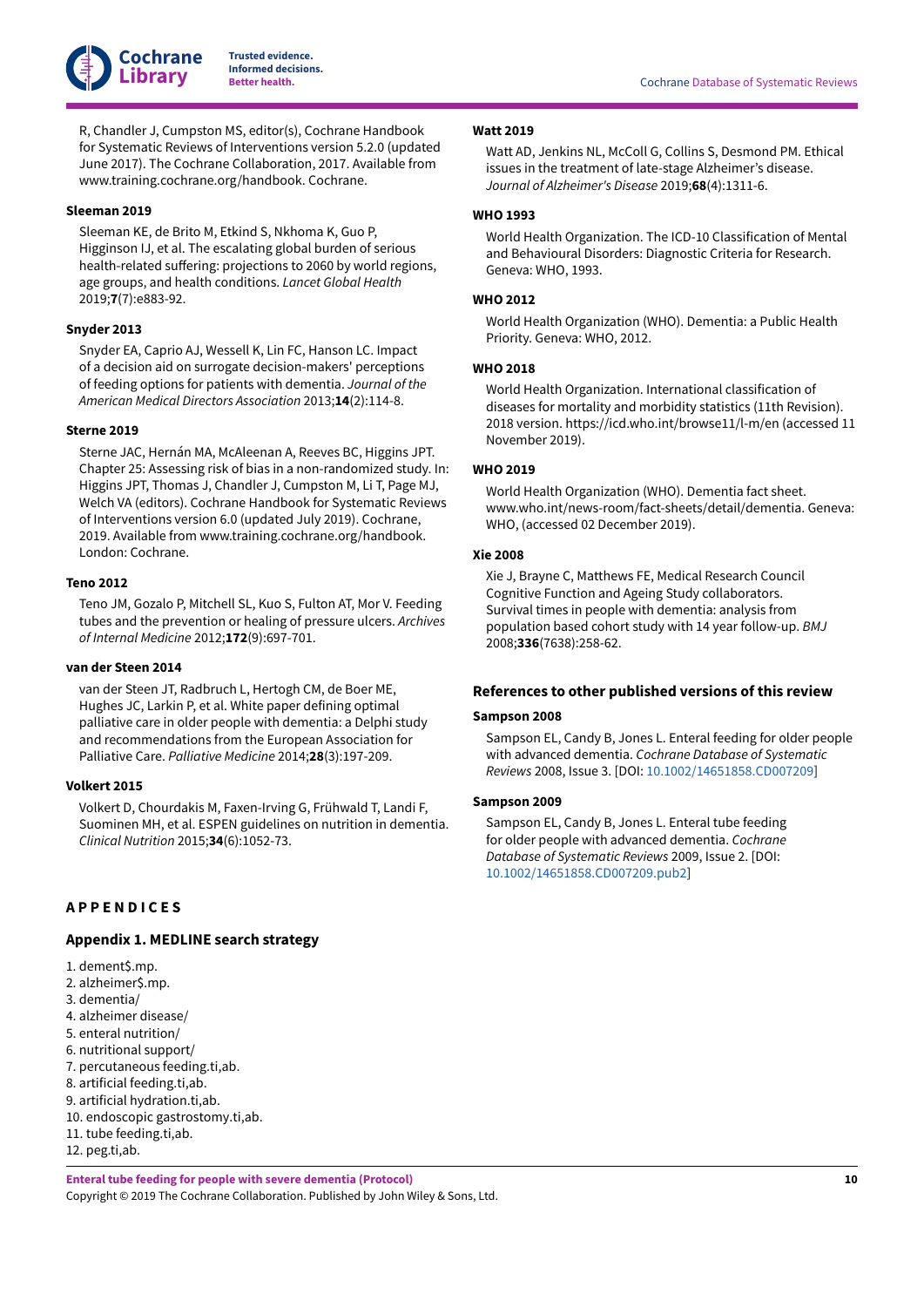

13. enteral feeding.ti,ab. 14. stomach tube\$.ti,ab. 15. forced feeding.ti,ab. 16. percutaneous feeding.ti,ab. 17. artificial nutrition.ti,ab. 18. nutritional support.ti,ab. 19. enteral nutrition.ti,ab. 20. feeding methods.ti,ab. 21. (tube adj2 (nasogastric OR naso-jejunal OR jejunostomy post-pyloric feeding)).ti,ab. 22. or/1-4 23. or/5-21 24. 21 and 22 25.(control adj2 (group or groups or patient\* or cohort\*)).ti,ab. 26.(controlled adj study).ti,ab. 27. comparative study.ti,ab. 28. clinical trial/ 29. multicenter study/ 30. "before-and-after".ti,ab. 31. CBA.ti,ab. 32. Interrupted Time Series Analysis/ 33. Interrupted time series.ti,ab. 34. ("non-random?sed trial\*" or "non-random?sed stud\*").ti,ab. 35. ("nonrandom?sed trial\*" or "nonrandom?sed stud\*").ti,ab. 36. Controlled Before-After Studies/ 37. pragmatic clinical trial.pt. 38. (quasiexperiment\* or quasi experiment\* or pseudo experiment\* or pseudoexperiment\*).ti,ab. 39. ((pretest or pre test) and (posttest or post test)).ti,ab. 40. repeated measur\*.ti,ab. 41. randomised controlled trial/ 42. controlled clinical trial/ 43. randomly.ab. 44. groups.ab. 45. placebo.ab. 46. or/25-45 47. 24 and 46

# <span id="page-12-0"></span>**C O N T R I B U T I O N S O F A U T H O R S**

All authors contributed to the conception and design of this protocol.

All authors contributed to drafting the protocol, commented on it critically for intellectual content, and approved the final version for publication.

# <span id="page-12-1"></span>**D E C L A R A T I O N S O F I N T E R E S T**

Nathan Davies: none known. Yolanda Barrado-Martin: none known. Greta Rait: none known. Akiko Fukui: none known. Bridget Candy: none known. Christina H Smith: none known. Jill Manthorpe: none known. Kirsten J Moore: none known. Elizabeth L Sampson: none known. Victoria Vickerstaff: none known.